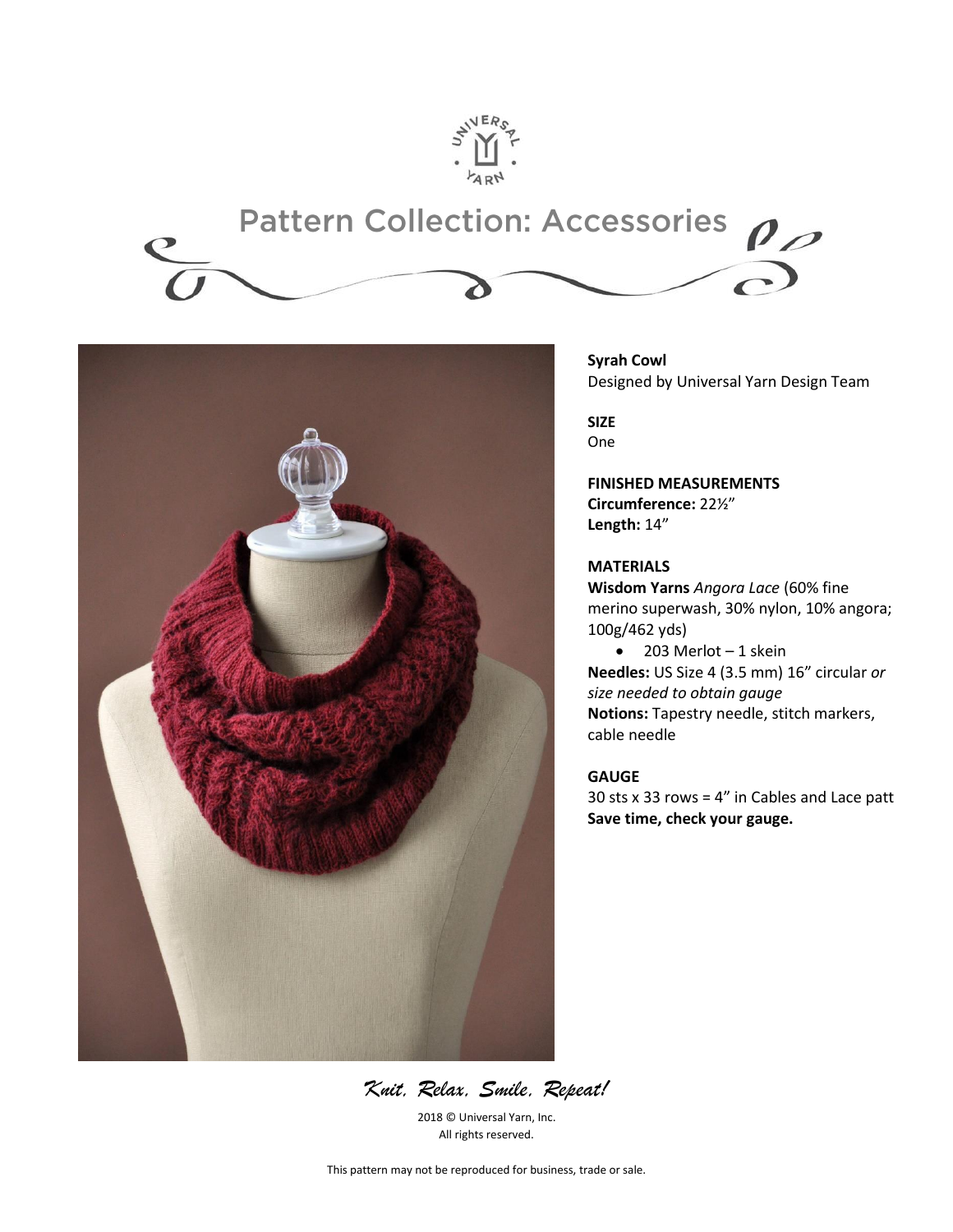#### **PATTERN NOTES**

Just one skein of luxurious Angora Lace makes this beautiful cowl. The cable and lace pattern is just a four-row repeat, easy to memorize after just one or two repeats. It's knit tall enough such that it fully covers the neck on a super chilly day.

### **STITCH GUIDE**

**2x2 Right Cross (RC):** Sl next 2 sts to cn and hold in back, k2 from left ndl, k2 from cn.

**2x2 Left Cross (LC):** Sl next 2 sts to cn and hold in front, k2 from left ndl, k2 from cn.

#### **Ribbing**

*(multiple of 24 sts)* **Rnd 1:** \* K1, p1, [k2, p1] 3 times, k1, p1, k2, p1, k1, p2, k1, p1, k2, p1; rep from \* to end. Rep Rnd 1 for patt.

### **Cables and Lace**

*(multiple of 24 sts)*

**Rnd 1:** \* 2x2 RC, k4, 2x2 LC, p1, k2tog, yo, p1, 2x2 RC, p1, k2tog, yo, p1; rep from \* to end. **Rnd 2:** \* K12, p1, k2, p1, k4, p1, k2, p1; rep from

\* to end.

**Rnd 3:** \* K2, 2x2 RC, 2x2 LC, k2, p1, yo, ssk, p1, k4, p1, yo, ssk, p1; rep from \* to end. **Rnd 4:** Rep Rnd 2. Rep Rnds 1-4 for patt.

#### **COWL**

Cast on 168 sts. PM and join to work in the rnd, being careful not to twist.

**Set-up rnd:** \* Work Rnd 1 of Ribbing patt over 24 sts, pm; rep from \* 5 more times, work Rnd 1 of Ribbing patt over rem 24 sts. Patt will be repeated 7 times across rnd.

Work in Ribbing patt until piece meas 1¼" from cast-on edge. Rep Rnds 1-4 of Cables and Lace patt, 24 times. Piece meas approx. 12¾". Work in Ribbing patt until piece meas 14" from cast-on edge. Bind off all sts in patt.

## **FINISHING**

Weave in ends and block.

#### **Abbreviations**

| cn    | cable needle                       |
|-------|------------------------------------|
| k     | knit                               |
| k2tog | knit 2 stitches together (1 st     |
|       | dec'd)                             |
| meas  | measures                           |
| ndl   | needle                             |
| р     | purl                               |
| patt  | pattern                            |
| pm    | place marker                       |
| rep   | repeat                             |
| rnd   | round                              |
| sl    | slip                               |
| ssk   | slip next 2 sts individually       |
|       | knitwise, slip them back to left   |
|       | needle in this position, knit them |
|       | together through the back loops    |
|       | $(1$ st dec'd)                     |
| st(s) | stitch(es)                         |
| yo    | yarn over                          |



*Knit, Relax, Smile, Repeat!*

2018 © Universal Yarn, Inc. All rights reserved.